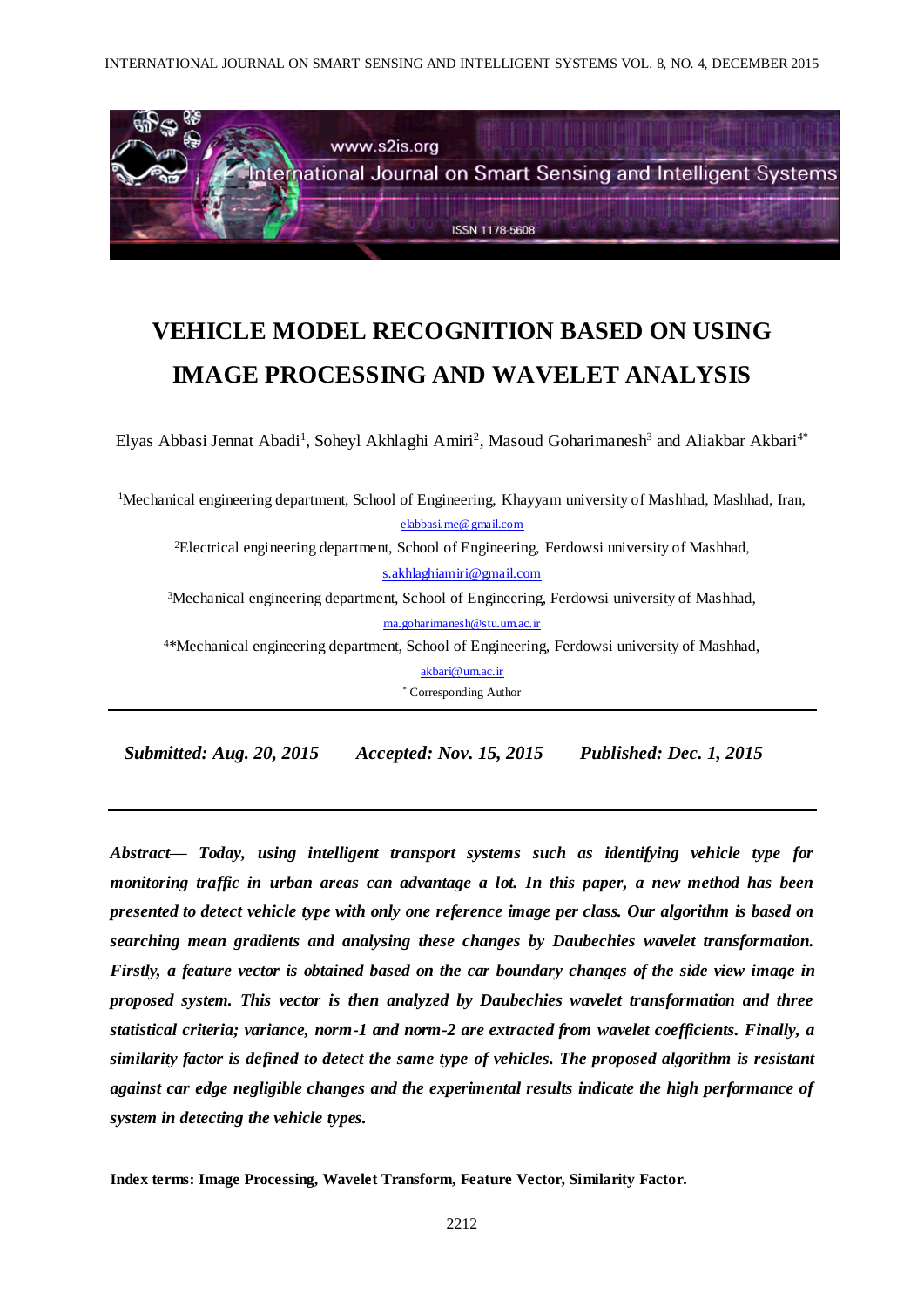## I. INTRODUCTION

Nowadays, the intelligent control systems have entered the human life in different areas. These systems far have reduced the number of human resources and resulted in the improvement of industries towards automation process. Introduction of making intelligent solutions is very efficient due to increasing population spread [1]. For instance many vision based intelligent Transport Systems are used for detecting vehicle [2], license plate [3] and car model [4]. Besides, diversity kind of sorting systems have been improved by implementing image processing for product quality evaluation [5]. Furthermore, among machine vision based systems, face and fingerprint recognition [6, 7], are very applicable for security regions as they used for distinctive identification purposes. Today, due to increase of population and complexity of the traffic control and laws enforcement and due to low labor available, traffic control intelligently has a lot of merits such as minimum cost and time is dealt with this important matter. Meanwhile, the intelligent transportation systems, especially based on image processing will be very efficient.

Auto detection and its type is of issues that many researchers have researched about it until now. For example in 2000 Paragios et al., have used a Gaussian statistical model in detecting mobile objects border. They have actually achieved this fact by detecting the boundary movement objects and connecting points that have the minimum distance together [8]. Three years later, Mahmoudi and et al., deal with the objects edge images retrieval. They achieved this important fact by applying two features of correlation and relation at the edges [9]. Besides, In 2007 Ambardekar took advantages of a spatial wired model for the vehicle detection. He used the color comparison and background gradient as preprocessing [10].

In this paper we developed a new method for detecting car type from side view by employing image processing. It should be noted that the car mask is obtained in the input image by applying some morphology processes on the database images. In this regard some preprocessing operation such as noise reduction and the mean retention filters are applied on the input image. Then the car mask is obtained from the side view pre-mentioned input image. In this stage the vehicle mask boundary is extracted and car shadow is removed from mask image approximately and we compute the boundary image contour by using the proposed algorithm. After describing the boundary of existing vehicle we have dealt with establishing proper feature vector, then three statistical characteristics is obtained by using Daubechies wavelet transformation from the proposed feature vector. Finally the similarity factor is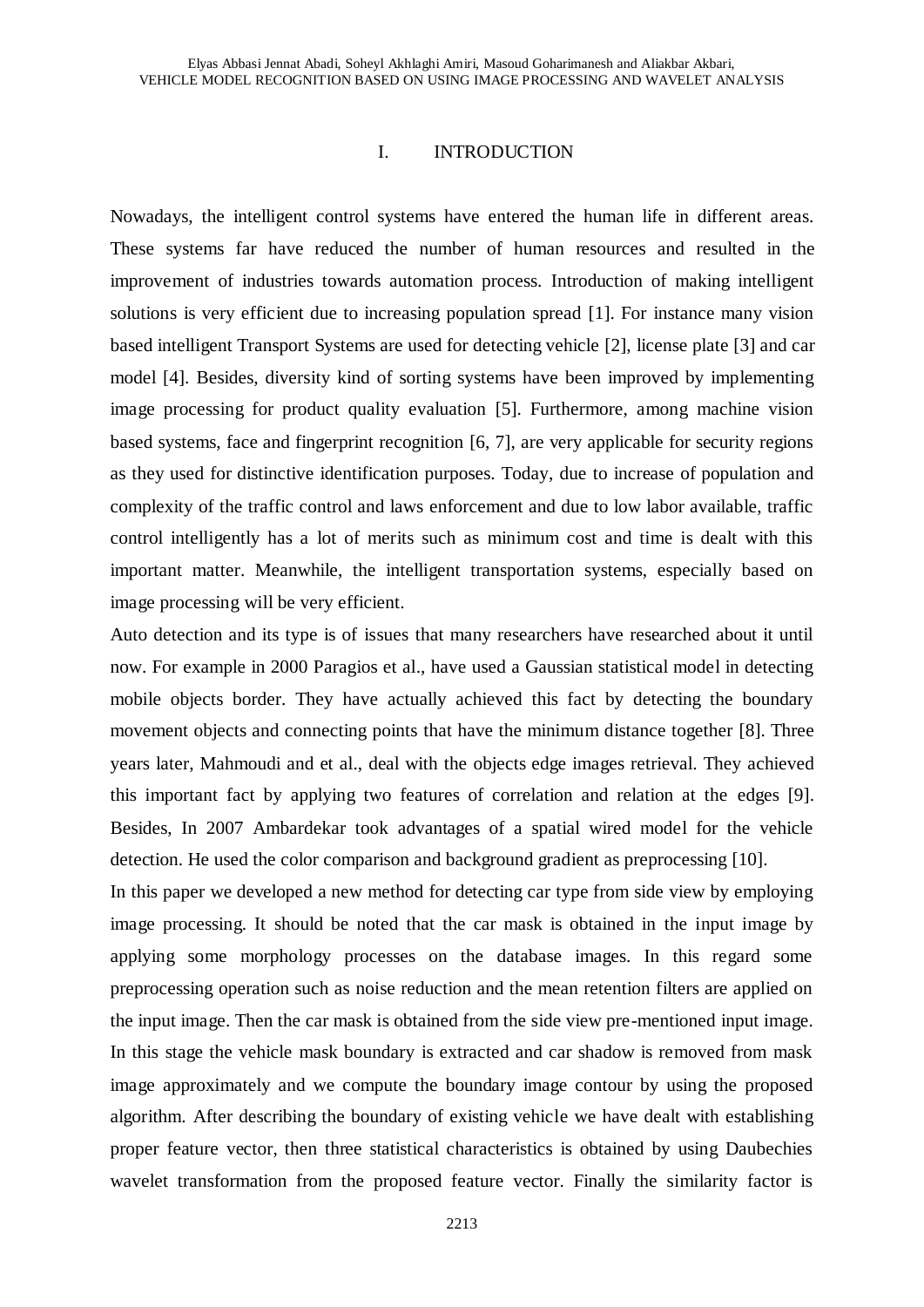defined based on three statistical criteria that we will explain it in the last part of the article. Experimental results show that the method presented in this paper has been resistant against the transmission of vehicle location and expresses similar description for them against the vehicles minor changes.

This paper is organized as follows. The next two parts discuss about System Architecture and Image Processing algorithms that was done on image for obtaining unique feature vector for each vehicle type. In Section IV the wavelet analyzing is described, followed by introducing statistical criteria and Experimental results. Finally conclusion is presented in section VI.

#### II. SYSTEM ARCHITECTURE

The three major modules of this vehicle type detection system are image processing, wavelet analysis and statistical feature selection. Fig.1 illustrates the steps of our proposed vehicle recognition system.



Figure 1. The scheme of the proposed vehicle detection model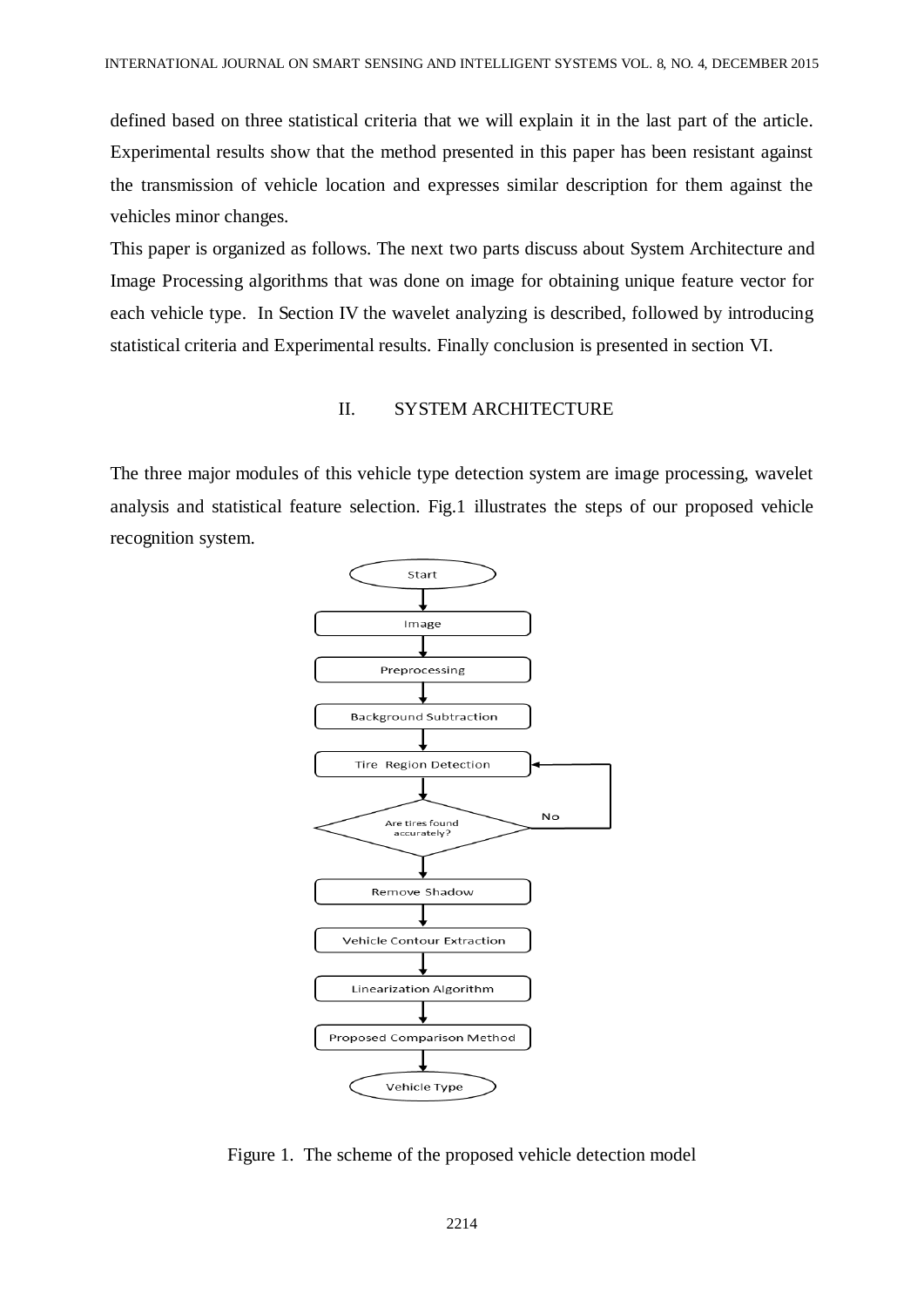## III. IMAGE PROCESSING

#### a. Image capturing

At first we capture image with Sony 8 Mega pixel camera. Regarding to this issue that most digital cameras have the automatic correction options of color and light, in this paper all of the automatic correction options in the camera put in silent condition and rate of light and contrast set in normal condition. Due to the sizes or resolution required, in this paper images have been used with  $640 \times 480$  dimensions which these size and camera characteristics have been similar in every imaging such as instantaneous and non-instantaneous.

#### b. Pre-processing operation

At this phase, processes are performed on the images available in the database that result in establishing more proper images for processing in the later stages. Considering that the images have been used with the same light conditions in this article, we confine ourselves to a few simple preprocessing. Firstly, the pixels data type has been converted to double type and is located in the ranges of zero and one. Then, the input image that is usually in the form of three channels or RGB turns into a gray level or one channel image. For noise decrement we use rotationally symmetric Gaussian low pass filter of size 3\*3 with standard deviation calculated in OpenCV image processing toolbox [11, 12]. In OpenCV standard deviations through the x and y axis are considered in (1) and (2).

$$
\sigma_x = \left(\frac{n_x}{2} - 1\right) \times 0.3 + 0.8 \quad (1)
$$

$$
\sigma_y = \left(\frac{n_y}{2} - 1\right) \times 0.3 + 0.8 \quad (2)
$$

#### c. Background Subtraction

In the tracking systems with a fixed camera always a pre-processing algorithms use for detecting moving regions in each frame. Generally this type of methods is known as changes detection algorithms. In fact it can be said that these algorithms make decision for identifying moving areas in each frame according to the previous frames. Their main objective is classification of image pixels into two categories, moving and background.

These algorithms do processes on different features of an image such as the pixel level, edge or higher-level features such as boundary, lines and corners, in which for this paper the characteristic of pixel level and background subtraction are used. For this purpose, after reviewing the images resulting from subtraction operation of the three color components of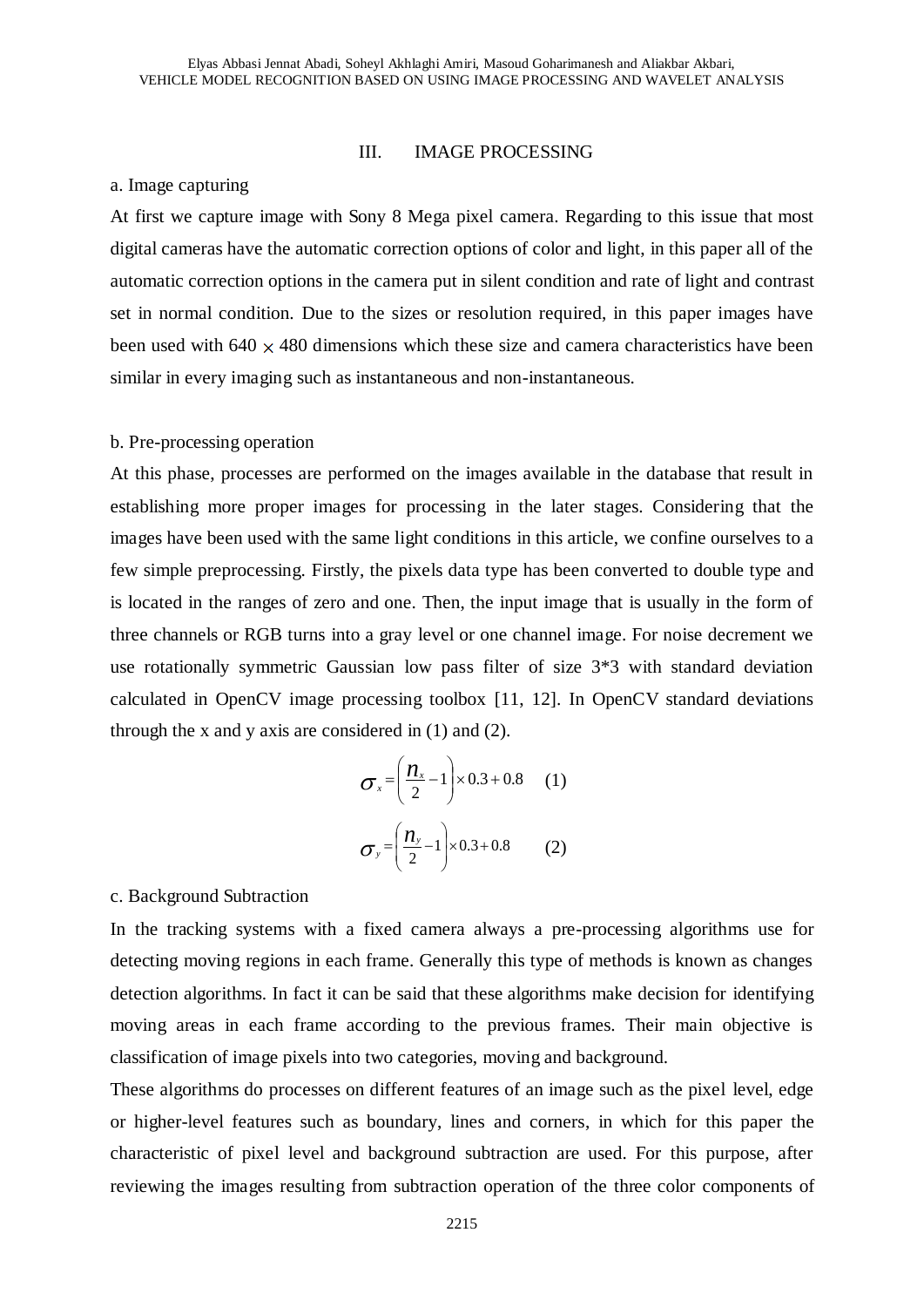image (R, G and B), grey image resulting from subtraction of the blue color component was selected for subsequent processing. Then, the pixel data quantity is mapped to zero and one to increase the selected image light intensity and improve its quality. For obtaining the vehicle binary mask the threshold value of 0.2 was chosen empirically.

At this stage, in order to provide a more accurate shape of car, some of the morphology process was done on afore-mentioned mask as follows: At first, areas from binary image that have been surrounded by white pixels and have the zero amounts have filled and change to white color. Then, we obtain ultimate mask of the car by applying open and close conversions on output binary image. Result mask of some sample cars are depicted in Fig. 2.



Figure 2. (A): Sample images of car side view. (B): Background subtraction Mask. (C): Output images of background subtraction algorithm.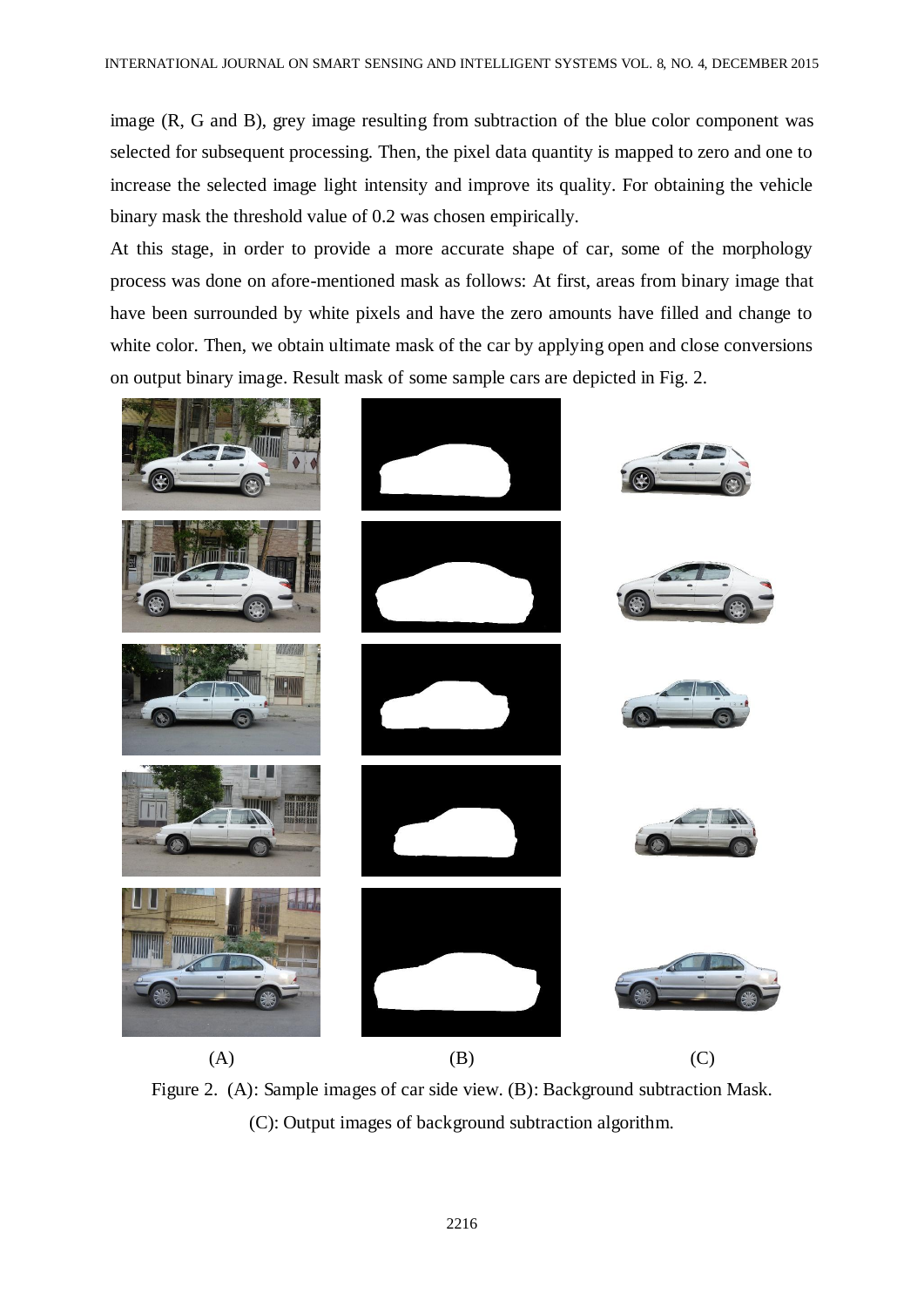## d. *Shadow Removal*

Since shadows bring errors in the performance of computer vision algorithms such as tracking and object recognition, different methods of shadow composition and removal have been proposed in recent years [13]. As indicated in Fig. 3-A shadow boundaries have connection with tires, so for having an accurate feature detection module, we omit part of tires that connected with shadow. For this purpose, first the image has been segmented by using the mean shift clustering algorithm [14]. Then, according to the radial interval, 18 to 30, searching tire circles is done and accuracy of detection is confirmed by the user.

Doing the search process is by using the Hough transform on the segmented image [15]. By applying this transformation and moving on image, the tire circles are marked with a special radius and its place is created in a white square shape on Mask image. Now we obtain the center coordinates of two squares in the y direction to remove the shadow, then from the center which has a lower y coordinate or in other words, from the middle of the square which is higher, we set equal to one until end of the vehicle image. Finally, the mask is created and result of the shadow elimination process is displayed to the user. If it was desirable, the process is terminated manually. Otherwise, the stages are repeated. Fig.3 shows this procedure for sample image.



Figure 3. (A) A resulting image of background subtraction (B) Tire Mask (C) Shadow Removal Mask (D) Output image of shadow removing algorithm.

 $(C)$   $(D)$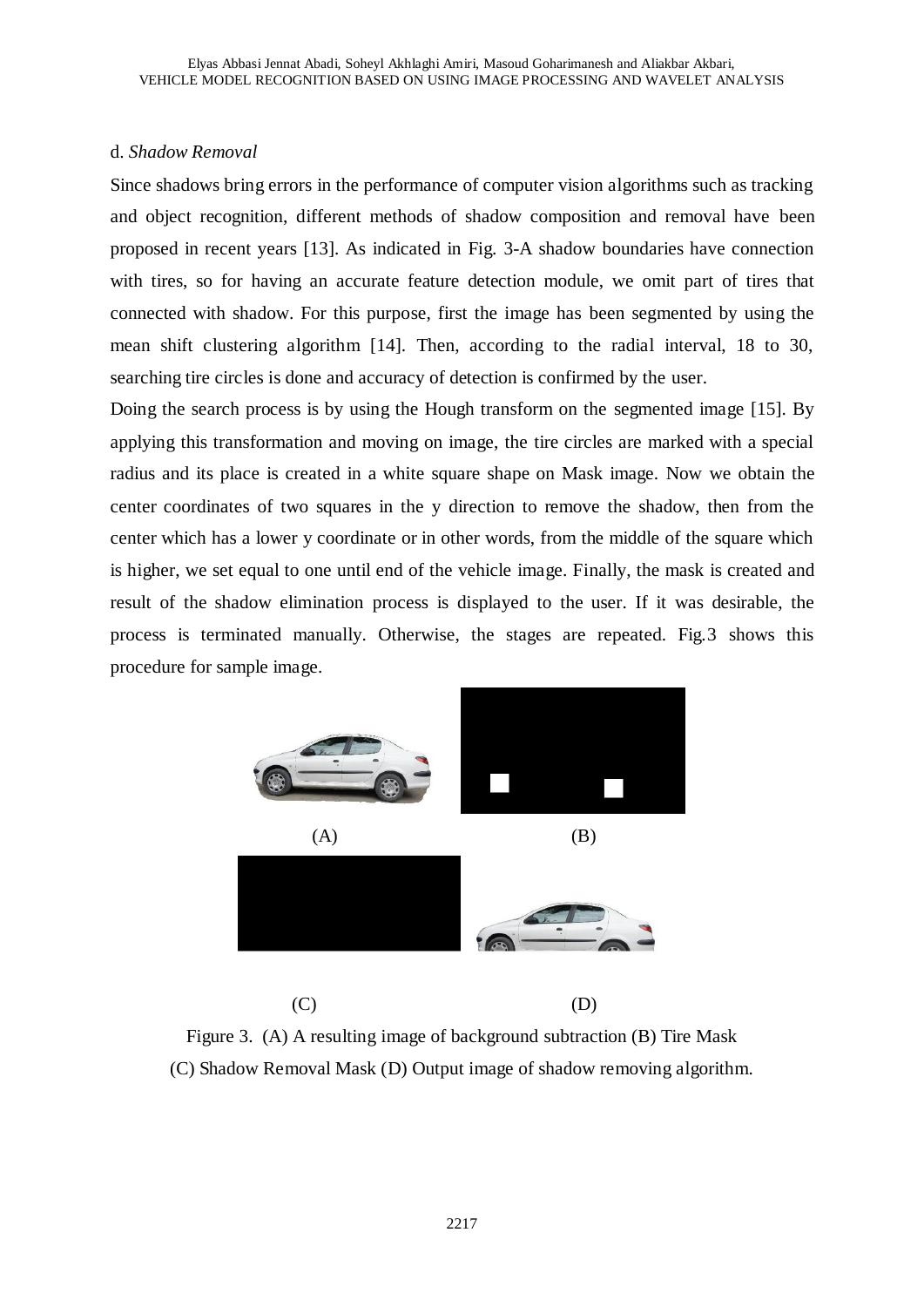#### e. Boundary Detection

In the proposed algorithm the boundary of the image objects are used which is the most important low-level features for shape description. For obtaining boundary of image first nonshadow image is converted to gray scale then we perform background subtraction with threshold value of 0.95. Besides, some morphological operation on output image has done in order to enhance the quality of its boundary. At this stage, we extract the boundary by doing simple search .The outcome of this edge detection operation is shown in Fig. 4.



Figure 4. (A): Original image. (B): Background Subtraction Mask.

(C): Vehicle Image segmented by multiplying Background Subtraction Mask and Original Image. (D): Result of shadow removing. (E): Non shadow binary image after performing some morphological operation. (F): Boundary of the non-shadow image.

#### f. Linearized boundary operation

Actually our proposed algorithm is a method for describing a binary image in which the binary edges available in image are replaced by lines which their slope is relevant with objects boundary. In fact, lower points on boundary images will being processed by performing this operation; also a geometric approximation is done on the boundary of objects that reduces the margin noise. This algorithm was done on boundary image as express below: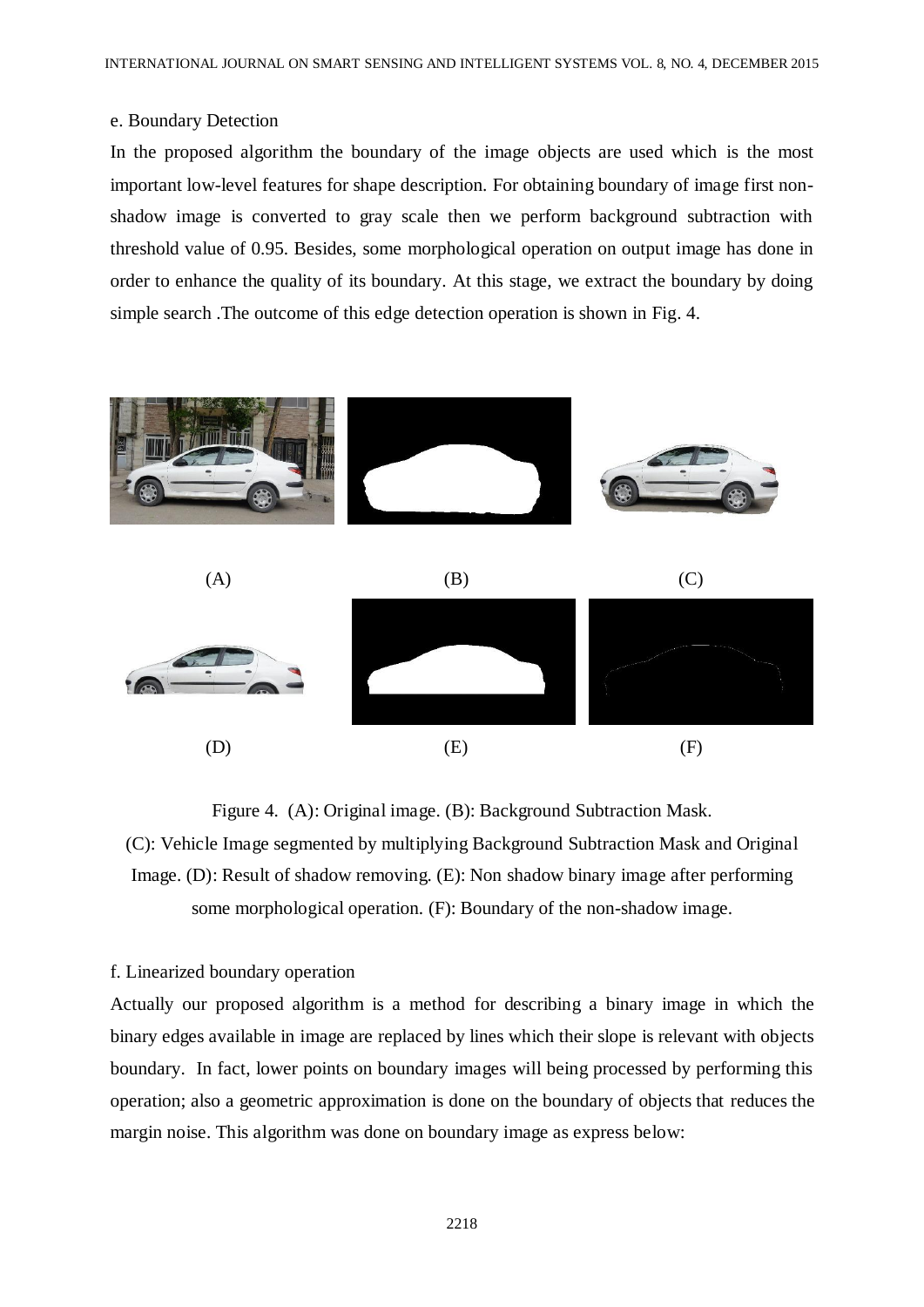We move on each of boundary point coordinates and consider them as a center of a circle with a predefined radius (In this article we defined  $r = 5$  empirically) [16]. There are other points inside this circle which are the neighborhood of the center point and indicate the boundary of the object in a binary image. We should replace these existence points inside a circle with a line or lines. For this purpose, the distance of all points located inside the circle is measured from center of the circle; then the points that have the maximum distance from the center, or their distance is slightly less than the maximum distance quantity, are chosen. This selection method leads to less discontinuity in the final linearized image. After selecting the appropriate points in the circle, lines are considered from the center of the circle to the selected points that are representative of the boundary points located inside the circle. Now we remove all the points which are processed in the previous stage and set center of the circle on other border point arbitrarily. This processes are being repeated until all the points on the border are eliminated, see Fig. 5.



Figure 5. (A) A border of non-shadow image. (B) Result of proposed algorithm in Linearized section.

## g. Feature vector Extraction

Regarding to the image 5B, after extracting lines which describe the boundary of the car, we derived the center coordinates for each line and save the data in a matrix. Then we earn the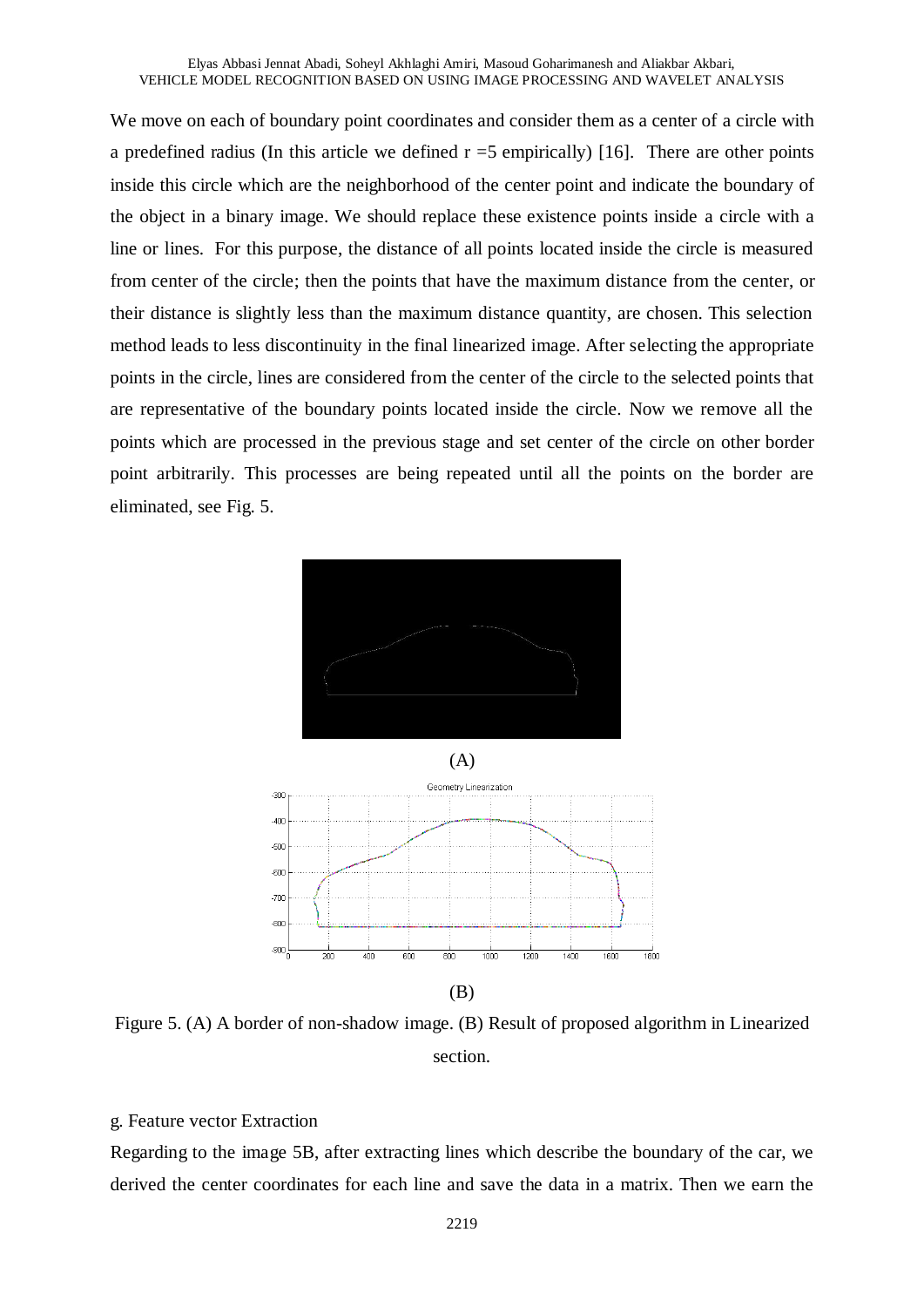centroid of the boundary image and transfer the image coordinates to that point. Finally we divide the image into regions of equal angular from the new center coordinate and move from the positive part of the axis in a clockwise direction and consider the average of the lines slope which have been located in each region as one of the feature vector columns. According to the values considered in this article the proposed feature vector has 14 (The number of regions created in the image coordinate) members. Fig. 6 illustrates feature vector of sample car.



Figure 6. Feature vector for linearized image.

## IV. WAVELET ANALYSIS

#### a. Introduction

Wavelet analysis is one of the relatively new and exciting achievements in pure mathematics which is based on several decades' research in harmonic analysis. Today this application becomes important in many fields of science and engineering; as new possibilities for understanding its mathematical aspects and improving its manipulation are provided.

From a historical point of view, the first reference to the wavelet was in Haar's dissertation [17]. The properties of the Haar wavelets are range compression, non-differentiable and continuous form. After that, in 1970, a Frenchman geo-physicist named John Morlet found that Fourier bases aren't the best possible tool for the underground explorations, this issue led to introducing of wavelets by Grossman and Morlet. Actually they developed the technique of scaling and shifting of the analysis window functions in analysing acoustic echoes [18]. After the scientific formation of the wavelet transform which was first proposed by Grossmann [18], Malta created wavelets analysis and reconstruction algorithms using multidifferentiation analysis in 1985 [19].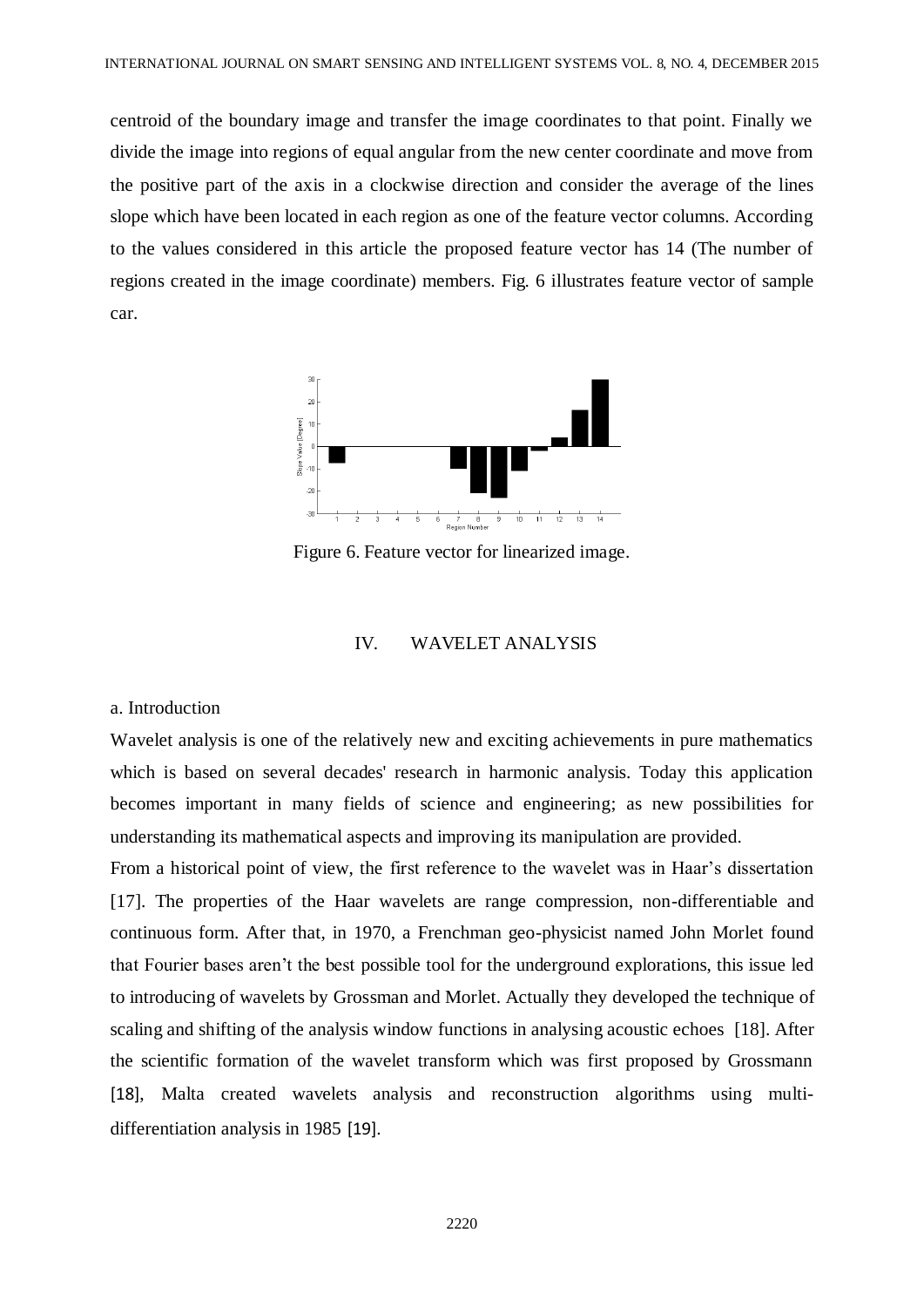#### Elyas Abbasi Jennat Abadi, Soheyl Akhlaghi Amiri, Masoud Goharimanesh and Aliakbar Akbari, VEHICLE MODEL RECOGNITION BASED ON USING IMAGE PROCESSING AND WAVELET ANALYSIS

In this paper we earn statistical characteristics of each vehicles boundary by employing 2D Daubechies Wavelet Transform. The Daubechies wavelets are one of the most commonly used set of discrete wavelet transformation and can be performed with using simple digital filtering techniques; Belgian mathematician Ingrid Daubechies is the person who formulated these Orthogonal wavelets in 1988 [20].

#### b. Wavelet Theory

In wavelet analysis like Fourier analysis, we deal with functions extension. Although the goal of this conversion is similar to Fourier analysis which is signal transmission from one base to another, we can achieve more accurate information from signal in comparison to the Fourier transformation.

Wavelet is a specific function with zero mean and unit energy which in this function extension is performed based on transitions and dilatations. As wavelets are studied in space locally, thus closer relationship between some functions and their coefficients is possible and greater numerical stability is provided in reconstruction and calculations. Regarding to these features of wavelets, greater spatial information (or time local) can be gained by reformulating any application that is based on fast Fourier transform. In general, this advantage causes the calculation of the integral operators be done through fast numerical algorithms and improves signal and image processing.

For a function the continuous wavelet transform is obtained in (3) and (4), the result of this transform is wavelet coefficients c which are a function of the scale and location [19]:

$$
c\big(scale, position\big) = \int_{-\infty}^{\infty} f\big(t\big)\psi\big(scale, position\big)dt\tag{3}
$$

$$
c(a,b) = \int_{-\infty}^{+\infty} f(t) \frac{1}{\sqrt{a}} \psi\left(\frac{t-b}{a}\right) dt \tag{4}
$$

Where  $\psi(t)$  is mother wavelet, *a* and b called Dilation and translation parameters respectively which are employed for transforming wavelet mother. A factor  $1/\sqrt{a}$  is used for keeping wavelet norm one for all a values. This equation depicts that wavelet analysis has frequency domain localization capability. Since selecting continues variable for  $\alpha$  and  $\beta$ increases the amount of computation,  $\boldsymbol{a}$  and  $\boldsymbol{b}$  are usually considered discretely. Therefore, one suitable choice for  $\boldsymbol{a}$  and **b** is: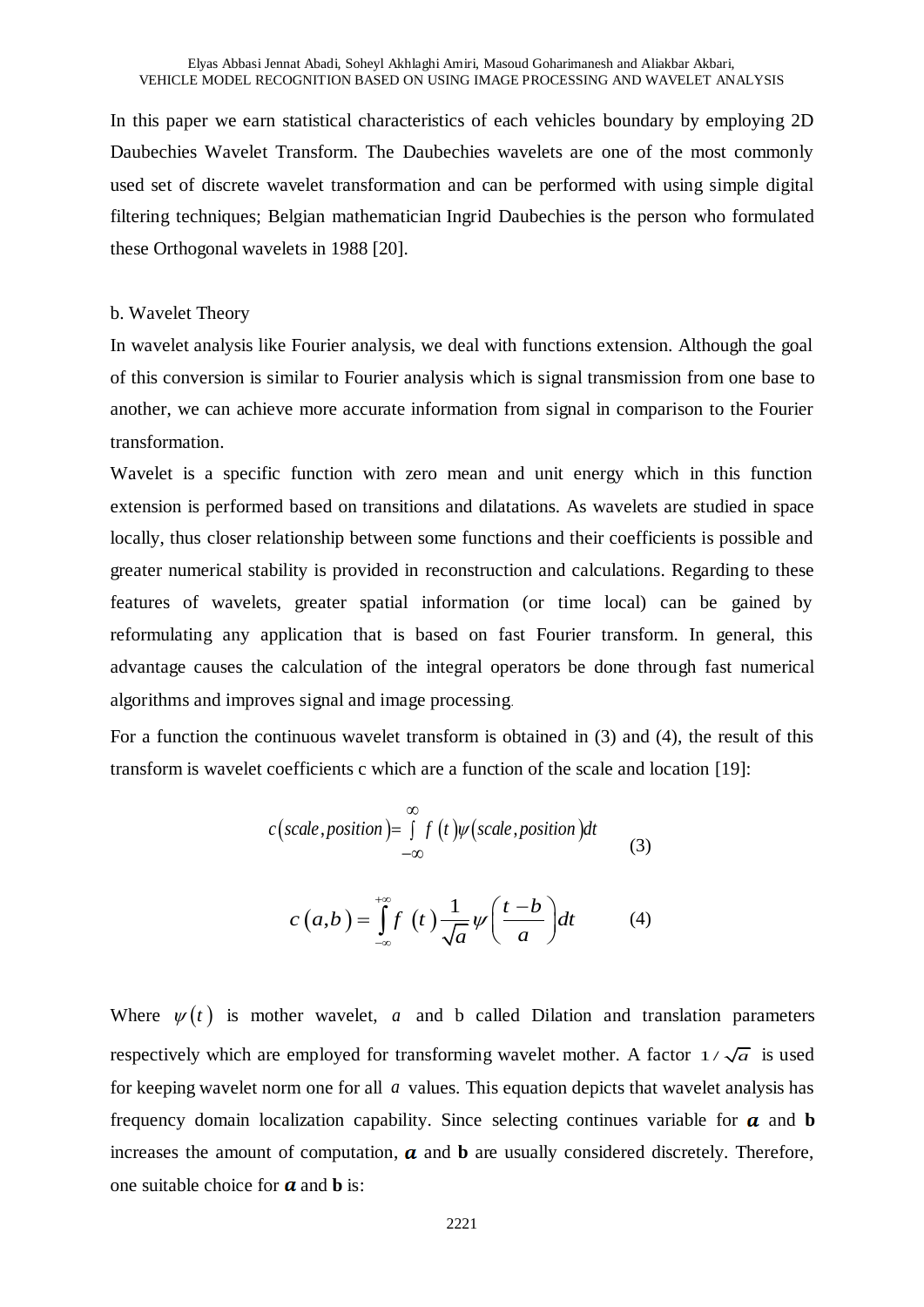$a = 2^{-j}$ ,  $b = k2^{-j}$  (k and j are integer values).

In this case, the relationship of the wavelet conversion which is known as dyadic conversion has been a function of j and k. The following formulate shown in (5) describes this relationship:

$$
w_f (j,k) = \int_{-\infty}^{+\infty} f (t) 2^{j/2} \psi^* (2^j t - k) dt
$$
 (5)

Regarding to the structure of the filter bank, discrete wavelet transform is implemented according to (6) and (7) by scaling filter h (n) which is a low pass filter related to the scale function  $\phi(t)$  and wavelet filter g (n) which is a high-pass filter related to the wavelet function  $\psi(t)$  [19].

$$
\phi_j(t) = \sum_k h(k) 2^{\frac{j+1}{2}} \phi(2^{j+1}t - k) \quad (6)
$$

$$
\psi_j(t) = \sum_k g(k) 2^{\frac{j+1}{2}} \phi(2^{j+1}t - k) \quad (7)
$$

As we can see in Fig. 7, substantial step of wavelet analysis could be done in two different direction; decomposition and Reconstruction. Regarding to this figure cA1 and cD1 are known as sequence and detail coefficients respectively, these vector elements are obtained by passing discrete signal **f** from low-pass (L) and high-pass (H) filters in the analysis phase. Also, sign  $\sqrt{2}$  indicates a decrease in the sampling rate with factor of 2 [21].



Figure 7. Basic stages of wavelet transformation: Decomposition and Reconstruction.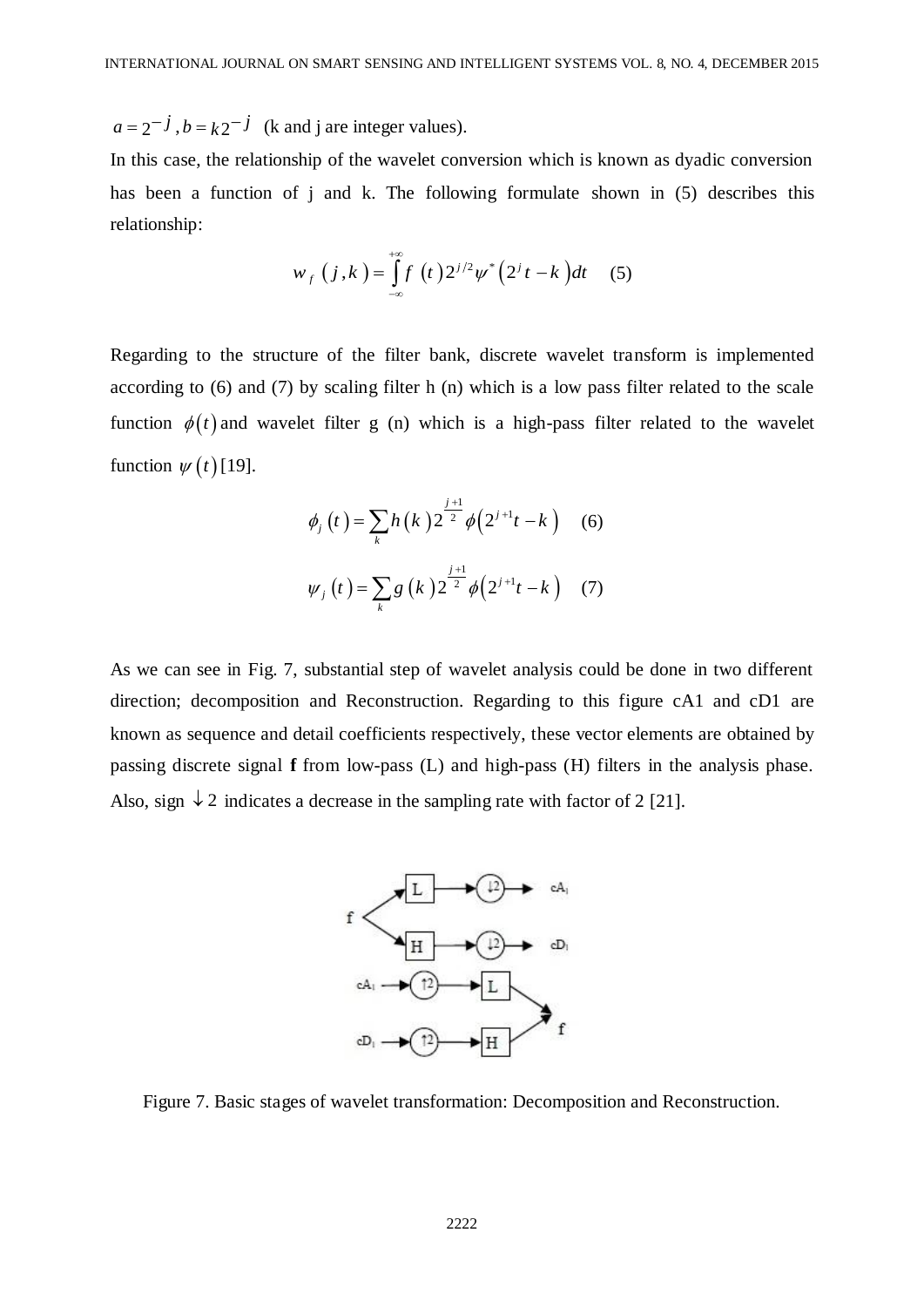## c. Wavelet Selection

As shown in continuous wavelet transform equation (3)-(4), many wavelet transforms can be created by scale change and displacement in the mother wavelet time. For instance, we can named Daubechies wavelets, which for each integer r is defined in (8) [20].

$$
\phi_{r,j,k}(x) = 2^{j/2} \phi_r(2^j x - k), j, k \in \mathbb{Z}
$$
 (8)

Features that make the results of image analysis and synthesis remarkable by using Daubechies' wavelets are described in (9).

$$
\int_{-\infty}^{\infty} \psi_r(x) dx = ... = \int_{-\infty}^{\infty} x^r \psi_r(x) dx = 0 \quad (9)
$$

- (1) According to the above equation, since the details of the signal are determined by the mother wavelets; their integral should be zero. So the changing trend of information is stored in the coefficients obtained by father wavelet.
- (2) Mother wavelet  $(\psi_r)$  has ability to compress signal in the interval [0, 2r +1], this feature provides a possibility to display signal with finite length based on wavelet basis functions with limit length. This finite length reduces the number of local wavelet coefficients at the signal indication, so is important for spatial domain localization.
- (3) Diversity range of studies and experiments [22] have proved that Daubechies' wavelets are better for dealing with general enhancement in images.

## d. Proposed Algorithm

For analyzing feature vector which is obtained in section 3, 1D Daubechies Wavelet Transform is employed. The reason for this choice is that Daubechies wavelet members store useful information from analysis of images. Even if a member does not have sufficient information, another member has effective signal information. Besides, selecting a wavelet function which closely matches the processed signal is of utmost importance in wavelet applications [23].

So, in this paper, coefficients extracted from the Level 4 and 5 of Daubechies wavelet are evaluated for feature vector and all its elements are compared with each other. Then, we create identification vector by putting together details coefficients resulting from two prementioned level. Fig. 8 shows the schema of our proposed comparison method in more detail.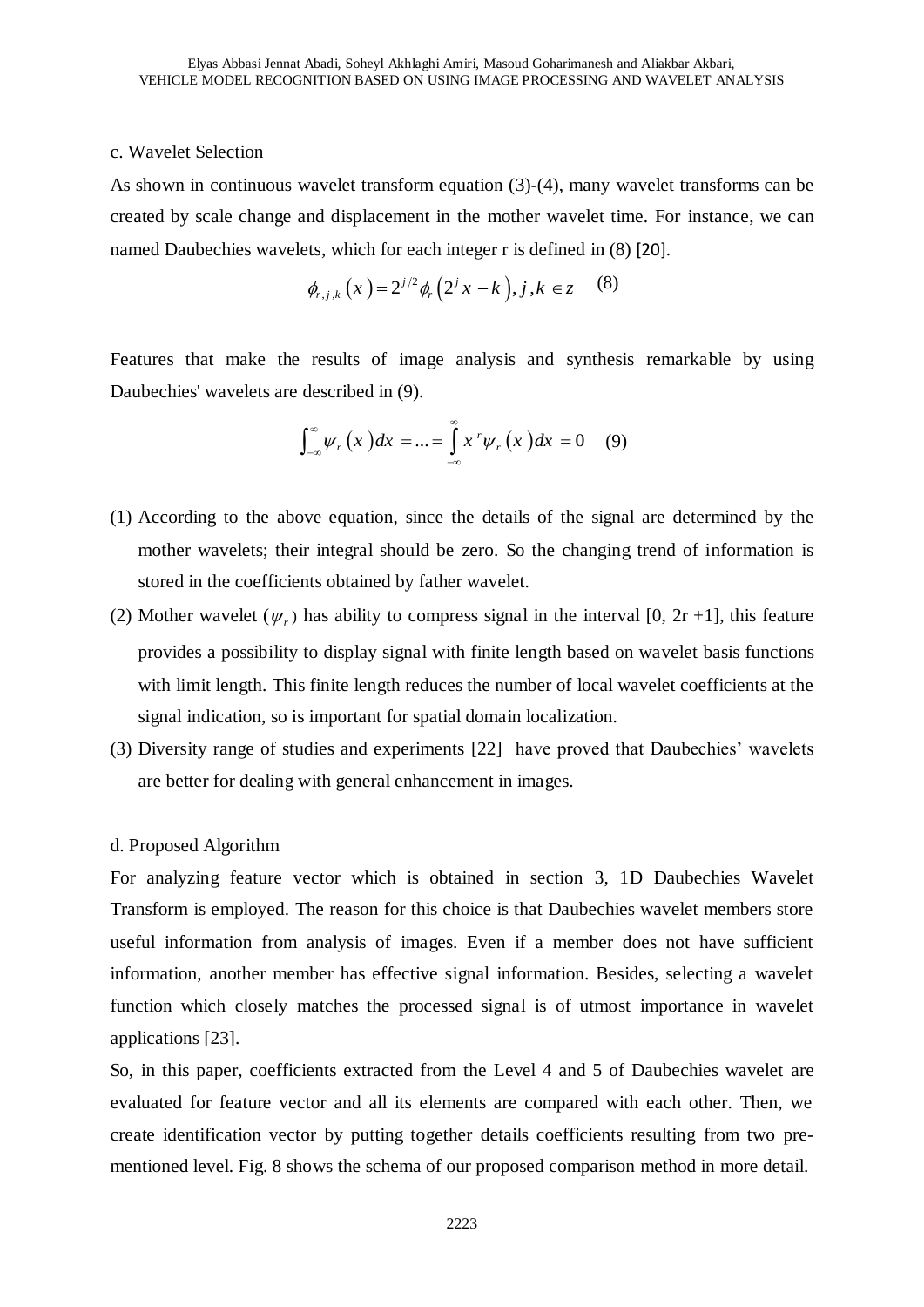

Figure 8. Schema of Proposed Comparison Algorithm.

## V. STATISTICAL CRITERIONS AND SIMILARITY FACTOR

a. Statistical features Selection

In this paper, three statistical criteria: norm-1, norm-2, Variance; have been used experimentally to analyze coefficients resulting from Daubechies wavelet transform. We explain these three criteria on the following.

1) P-norm: P-norm defined in (10).

$$
||x||_p = (|x_1|^p + ... + |x_n|^p)^{(1/p)} \tag{10}
$$

In this equation  $1 \le p \le \infty$  and if we set P=1 and P=2 we acquire norm-1 and norm-2 respectively.

2) Variance: Variance is a measure type of dispersion and its value is calculated by averaging the squared differences from the mean .Moreover, variance is a measure that shows how the data have been spread around the mean. If  $\mu = E(X)$  be an average of random variable x, the variance of x is equal to (11).

$$
Var(X) = E\left[ (X - \mu)^2 \right] \quad (11)
$$

The dominant distribution on data is not known in most cases. In this case, the variance is estimated as (12):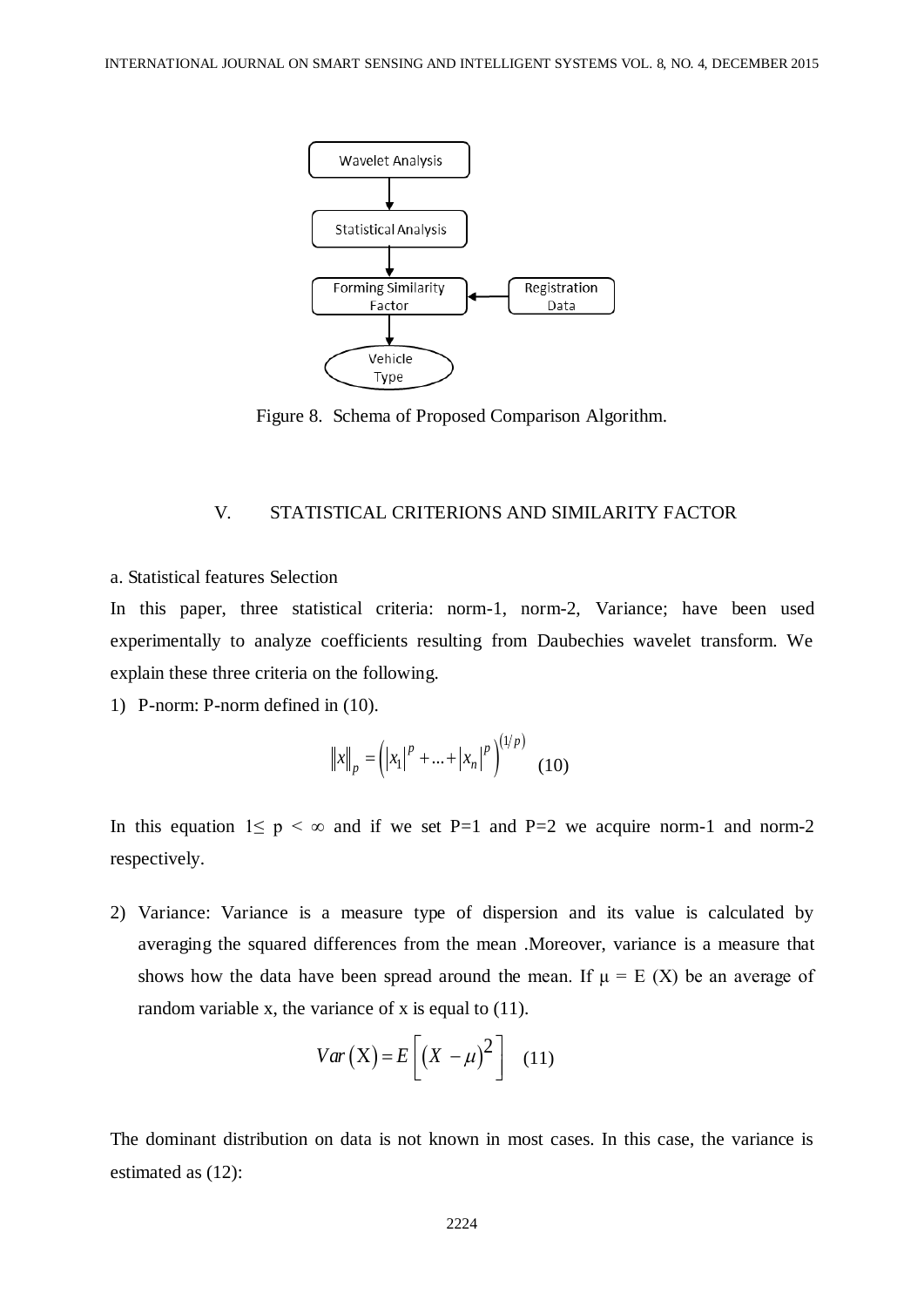$$
S_N^2 = \frac{1}{N} \sum_{i=1}^N (x_i - \overline{x})^2
$$
 (12)

| $S_N = \frac{1}{N} \sum_{i=1}^{N} {x_i - x_i}$ (12)                                                                                                                             |                                                                                                                                          |       |            |            |  |  |  |  |
|---------------------------------------------------------------------------------------------------------------------------------------------------------------------------------|------------------------------------------------------------------------------------------------------------------------------------------|-------|------------|------------|--|--|--|--|
| Values that achieved by performing these statistical factors on wavelet coefficients along with<br>vector identification of each vehicle are shown in Table 1.                  |                                                                                                                                          |       |            |            |  |  |  |  |
| Table 1: Result of statistical factors and identification vector for 5 car model.<br>(A): Vehicle Model. (B): Identification vector. (C): Variance. (D): L1-norm. (E): L2-norm. |                                                                                                                                          |       |            |            |  |  |  |  |
| (A)                                                                                                                                                                             | <b>(B)</b>                                                                                                                               | (C)   | <b>(D)</b> | <b>(E)</b> |  |  |  |  |
|                                                                                                                                                                                 | 10 <sub>1</sub><br>Value<br>8.32<br>$-100$<br>25<br>10<br>15<br>20<br>5<br><b>Wavelet Coefficient</b>                                    |       | 46.30      | 13.02      |  |  |  |  |
|                                                                                                                                                                                 | 15<br>10<br>Value<br>$-10$<br>$-156$<br>$\overline{25}$<br>5<br>20<br>$10$<br>15<br><b>Wavelet Coeffi</b>                                | 15.91 | 69.33      | 17.84      |  |  |  |  |
|                                                                                                                                                                                 | 20 <sub>l</sub><br>10<br>Ĵ<br>$-10$<br>$-20\frac{L}{0}$<br>$\overline{25}$<br>20<br>10<br>15<br><b>Wavelet Coefficients</b>              | 63.29 | 131.93     | 35.79      |  |  |  |  |
|                                                                                                                                                                                 | 20 <sub>1</sub><br>10<br>Value<br>$-10$<br>$-20\frac{L}{0}$<br>$\overline{25}$<br>$20\,$<br>5<br>15<br>10<br><b>Wavelet Coefficients</b> | 46.48 | 104.52     | 30.73      |  |  |  |  |
|                                                                                                                                                                                 | 15<br>10<br>Value<br>$-10$<br>$-156$<br>$\overline{25}$<br>$20\,$<br>5<br>10<br>15<br><b>Wavelet Coefficients</b>                        | 22.36 | 76.66      | 21.30      |  |  |  |  |
|                                                                                                                                                                                 | 2225                                                                                                                                     |       |            |            |  |  |  |  |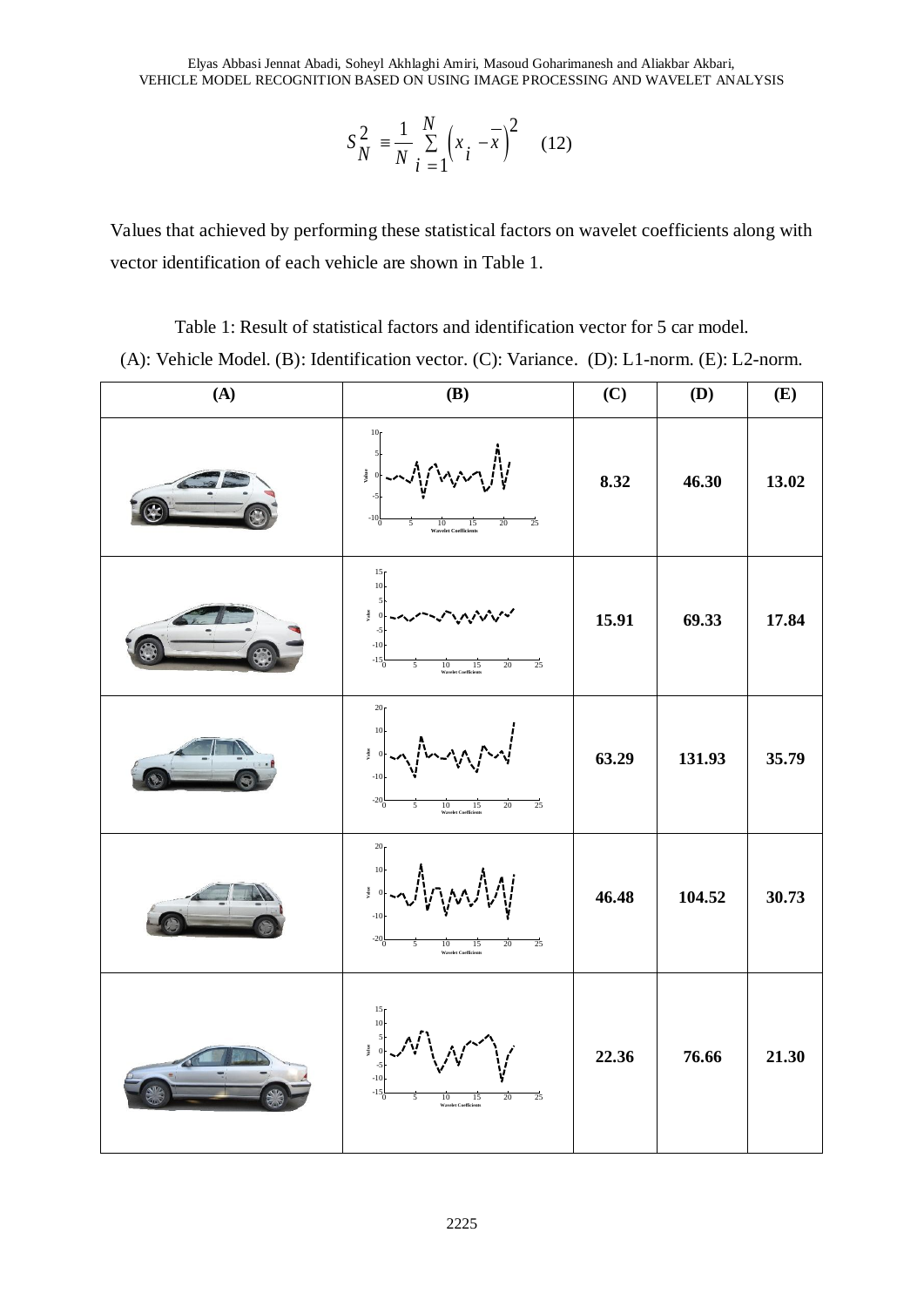#### b. Similarity Factor

The type of vehicles can be detected by using the proposed similarity factor defined in (13).

$$
S = abs\left(\sum_{i=1}^{3} DSF_i - \sum_{i=1}^{3} UIF_i\right) / 3 \quad (13)
$$

In this equation DSF is the statistical factors of images which are available in the dataset and UIF is statistical factors of unknown image which the camera captures in real time. According to the proposed equation, the system calculates a similarity value for each image in a dataset in which the minimum value of S shows the type of unknown vehicle.

#### c. Experimental Results

In this paper all the simulation is performed by using a personal computer with an Intel  $(R)$ Core (TM) i7 processor and 6GB of memory. For evaluating the performance of the proposed algorithm we have used 8 car models in the dataset and the system identified 5 unknown car models through these datasets correctly. Our dataset was filled by the most popular vehicles used in many cities of Iran.

Table 2(A-E) shows experimental results of the similarity value of 5 unknown vehicles which indicts in columns by A-E. These cells show lower similarity value for unknown image that similar to our vehicle library. As table2 shows all of unknown images could be matched to the known vehicle model in dataset where the similarity value for these unknown vehicles are calculated 5.0881, 0.6094, 4.0405, 2.5605 and 6.0683, respectively.

In fact, by extracting three statistical characteristics of the unknown vehicle and doing a comparison process based on defined similarity factors, among vehicles which exist in the dataset, the lowest values of similarity factor indicate the type of vehicle. The final results show high and acceptable performance of the proposed algorithm in spite of some minor errors in the border of images.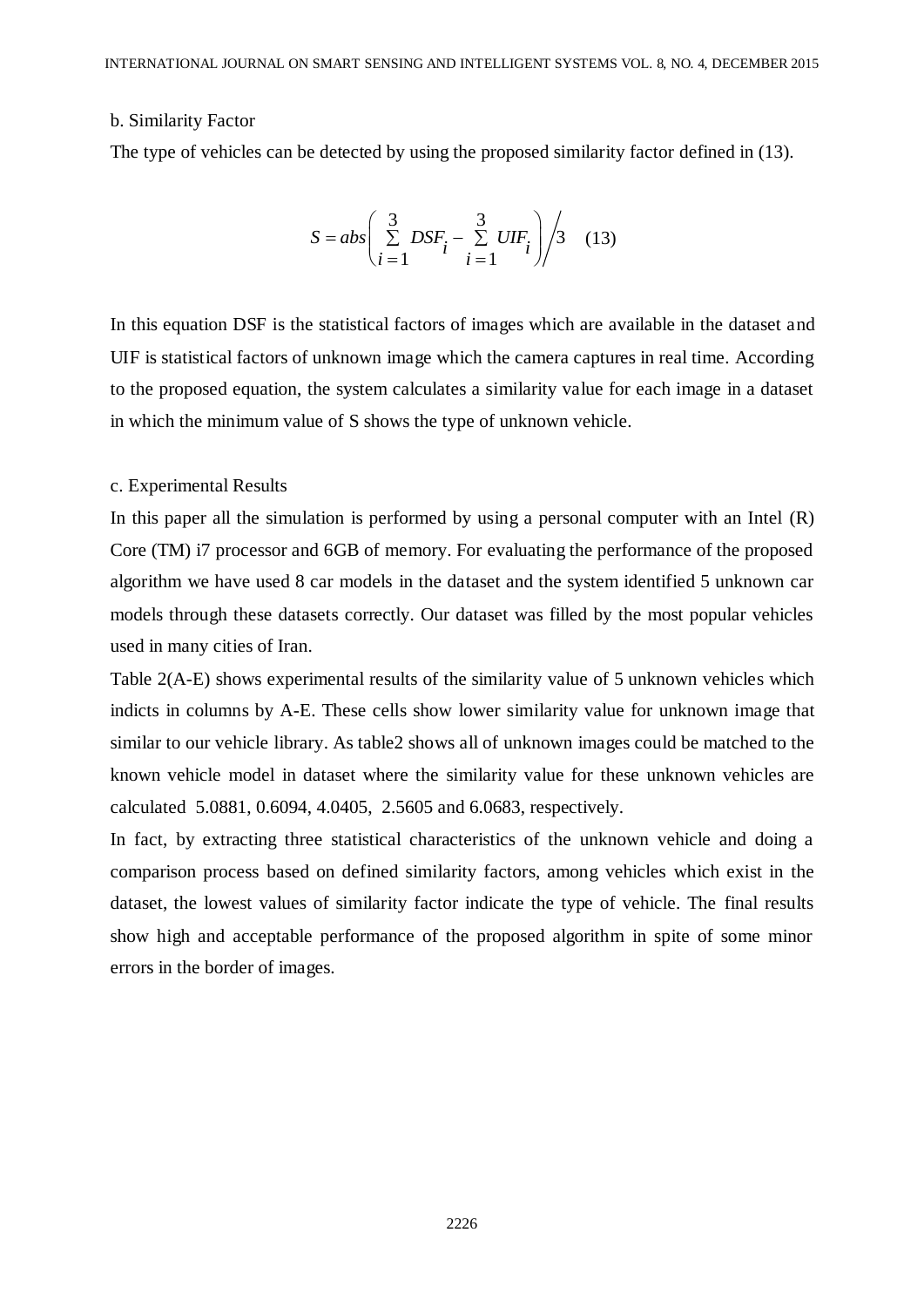Elyas Abbasi Jennat Abadi, Soheyl Akhlaghi Amiri, Masoud Goharimanesh and Aliakbar Akbari, VEHICLE MODEL RECOGNITION BASED ON USING IMAGE PROCESSING AND WAVELET ANALYSIS

| vehicle Library |              |              |             |             |           |
|-----------------|--------------|--------------|-------------|-------------|-----------|
|                 | $\mathbf{A}$ | $\, {\bf B}$ | $\mathbf C$ | $\mathbf D$ | ${\bf E}$ |
|                 | 43.1176      | 0.6094       | 7.7712      | 57.0133     | 23.6279   |
|                 | 31.3060      | 11.0223      | 4.0405      | 45.2016     | 11.8163   |
|                 | 11.3352      | 53.8434      | 46.6816     | 2.5605      | 30.8249   |
|                 | 5.0881       | 37.4201      | 30.2583     | 18.9838     | 14.4015   |
|                 | 25.5580      | 16.9503      | 9.7885      | 39.4536     | 6.0683    |
|                 | 25.9502      | 68.4584      | 61.2966     | 12.0545     | 45.4399   |
| $\bullet$<br>参  | 29.5843      | 12.9239      | 5.7622      | 43.4799     | 10.0946   |
| ₩<br>\$         | 26.4288      | 16.0795      | 8.9177      | 40.3244     | 6.9391    |

## Table 2: similarity value for unknown car type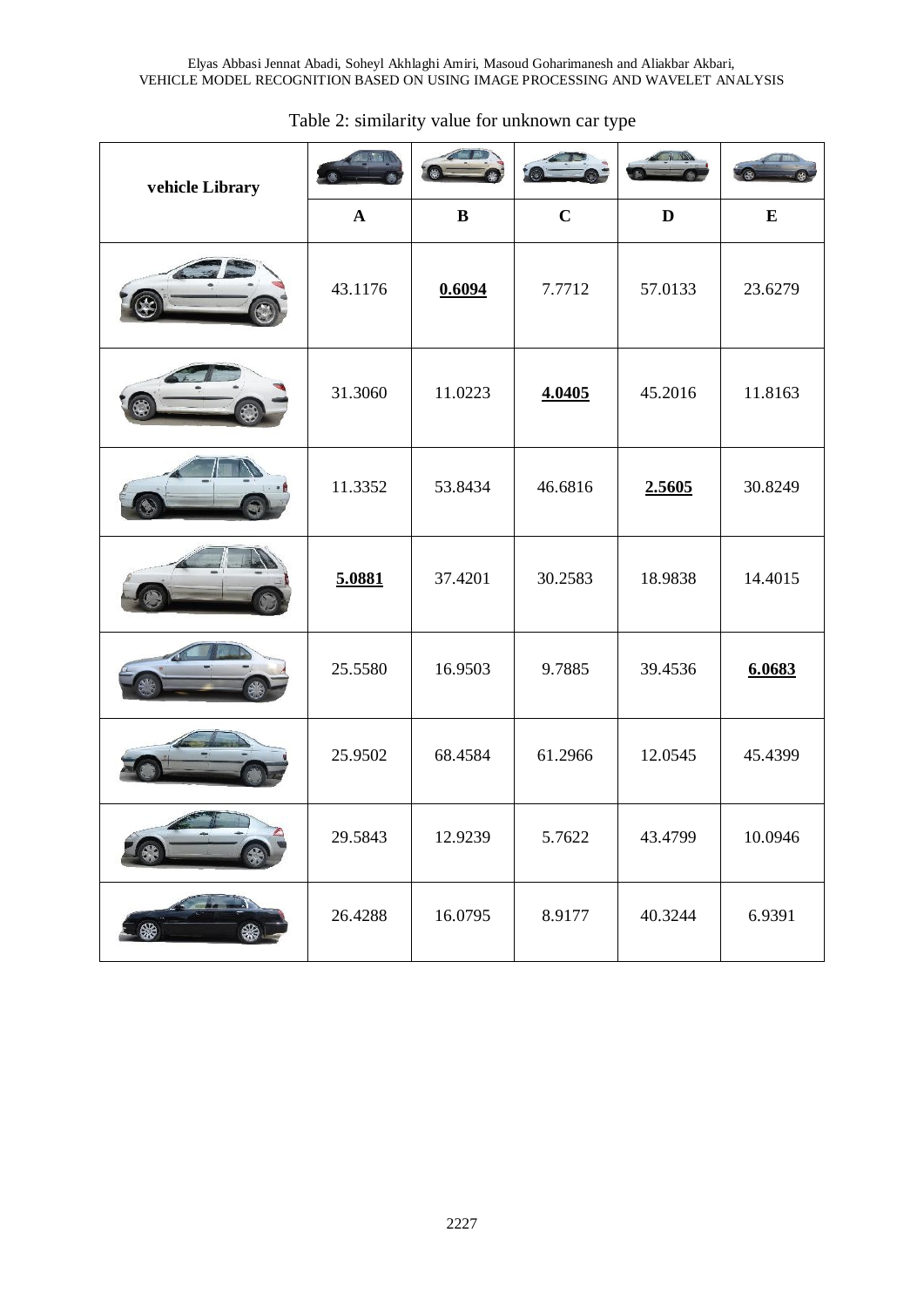## VI. CONCLUSION

In this article a similarity factor for detecting car model based on side view image has been presented. In the proposed method, the characteristic of the vehicle boundary lines' slope and three statistical features from wavelet coefficients Daubechies are used to identify the type of vehicle. Although the acquiring results indicate the great efficiency of the proposed method to detect vehicle type, the final similarity factor will be closer to zero if the vehicle boundary is extracted more precisely. Therefore, using better methods to detect changes in the picture and identifying the vehicle mask like what in [24] has been expressed is recommended to increase the performance of the presented system in this paper.

#### REFERENCES

- [1] W. Xiaojun, Feng, P., & Eeihong, W., "Tracking of moving target based on video motion nuclear algorithm " *International Journal on Smart Sensing and Intelligent Systems* vol. vol. 8, no. 1, pp. 181 - 198, MARCH 2015.
- [2] G. Q. Yiling Chen, "Video-based vehicle detection and classification in challenging scenarios," *International Journal on Smart Sensing and Intelligent Systems,* vol. vol. 7, no. 3, pp. 1077- 1094, 2014.
- [3] L. Janowski, P. Kozłowski, R. Baran, P. Romaniak, A. Glowacz, and T. Rusc, "Quality assessment for a visual and automatic license plate recognition," *Multimedia Tools and Applications,* vol. 68, pp. 23-40, 2014.
- [4] T. Samatsu, K. Tachikawa, and Y. Shi, "Image processing for car shapes in the fuzzy retrieval system," *ICIC Express Letters B,* vol. 1, pp. 1-7, 2010.
- [5] M. Abbasgholipour, M. Omid, A. Keyhani, and S. Mohtasebi, "Color image segmentation with genetic algorithm in a raisin sorting system based on machine vision in variable conditions," *Expert Systems with Applications,* vol. 38, pp. 3671- 3678, 2011.
- [6] H. Cevikalp, B. Triggs, and V. Franc, "Face and landmark detection by using cascade of classifiers," in *Automatic Face and Gesture Recognition (FG), 2013 10th IEEE International Conference and Workshops on*, 2013, pp. 1-7.
- [7] D. Maltoni, D. Maio, A. K. Jain, and S. Prabhakar, *Handbook of fingerprint recognition*: Springer Science & Business Media, 2009.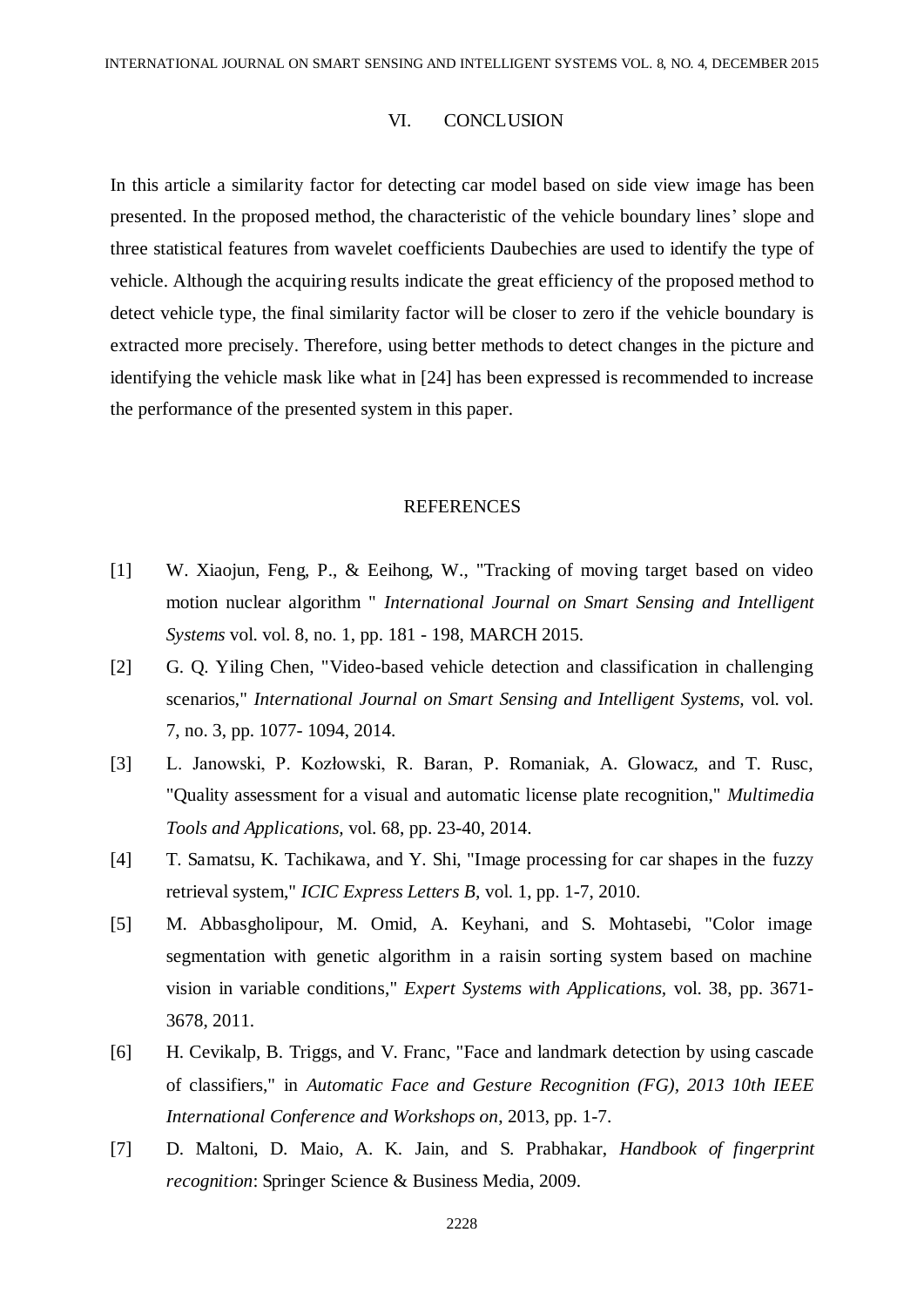- [8] N. Paragios and R. Deriche, "Geodesic active contours and level sets for the detection and tracking of moving objects," *Pattern Analysis and Machine Intelligence, IEEE Transactions on,* vol. 22, pp. 266-280, 2000.
- [9] F. Mahmoudi, J. Shanbehzadeh, A.-M. Eftekhari-Moghadam, and H. Soltanian-Zadeh, "Image retrieval based on shape similarity by edge orientation autocorrelogram," *Pattern recognition,* vol. 36, pp. 1725-1736, 2003.
- [10] A. A. Ambardekar, *Efficient vehicle tracking and classification for an automated traffic surveillance system*: ProQuest, 2007.
- [11] G. Bradski, "Kaehler (2008) A Learning OpenCV. O'Reilly Media," ed: Inc.
- [12] R. C. Gonzalez, R. E. Woods, and S. L. Eddins, *Digital image processing using MATLAB*: Pearson Education India, 2004.
- [13] R. Guo, Q. Dai, and D. Hoiem, "Single-image shadow detection and removal using paired regions," in *Computer Vision and Pattern Recognition (CVPR), 2011 IEEE Conference on*, 2011, pp. 2033-2040.
- [14] D. Comaniciu and P. Meer, "Mean shift: A robust approach toward feature space analysis," *Pattern Analysis and Machine Intelligence, IEEE Transactions on,* vol. 24, pp. 603-619, 2002.
- [15] J. Gall and V. Lempitsky, "Class-specific hough forests for object detection," in *Decision Forests for Computer Vision and Medical Image Analysis*, ed: Springer, 2013, pp. 143-157.
- [16] S. M. S. T. Akhlaghi Amiri, "A Novel Approach for Human and Computer Machine Communication Based on Image Processing and Developing an Attractive Visual Information System," presented at the Iranian Conference on Electrical Engineering, 2013.
- [17] A. Haar, "Zur theorie der orthogonalen funktionensysteme," *Mathematische Annalen,*  vol. 69, pp. 331-371, 1910.
- [18] A. Grossman, J. Morlet, and T. Paul, "Transforms associated to square integrable group representations. ii: Examples," in *Annales de l'IHP Physique théorique*, 1986, pp. 293-309.
- [19] S. Mallat, *A wavelet tour of signal processing*: Academic press, 1999.
- [20] I. Daubechies, *Ten lectures on wavelets* vol. 61: SIAM, 1992.
- [21] J. D. Barros, J. J. d. Oliveira Júnior, S. G. d. Silva, and R. F. d. Farias, "Characterization of bone Tissue by microwaves using wavelets and KNN," *Journal*